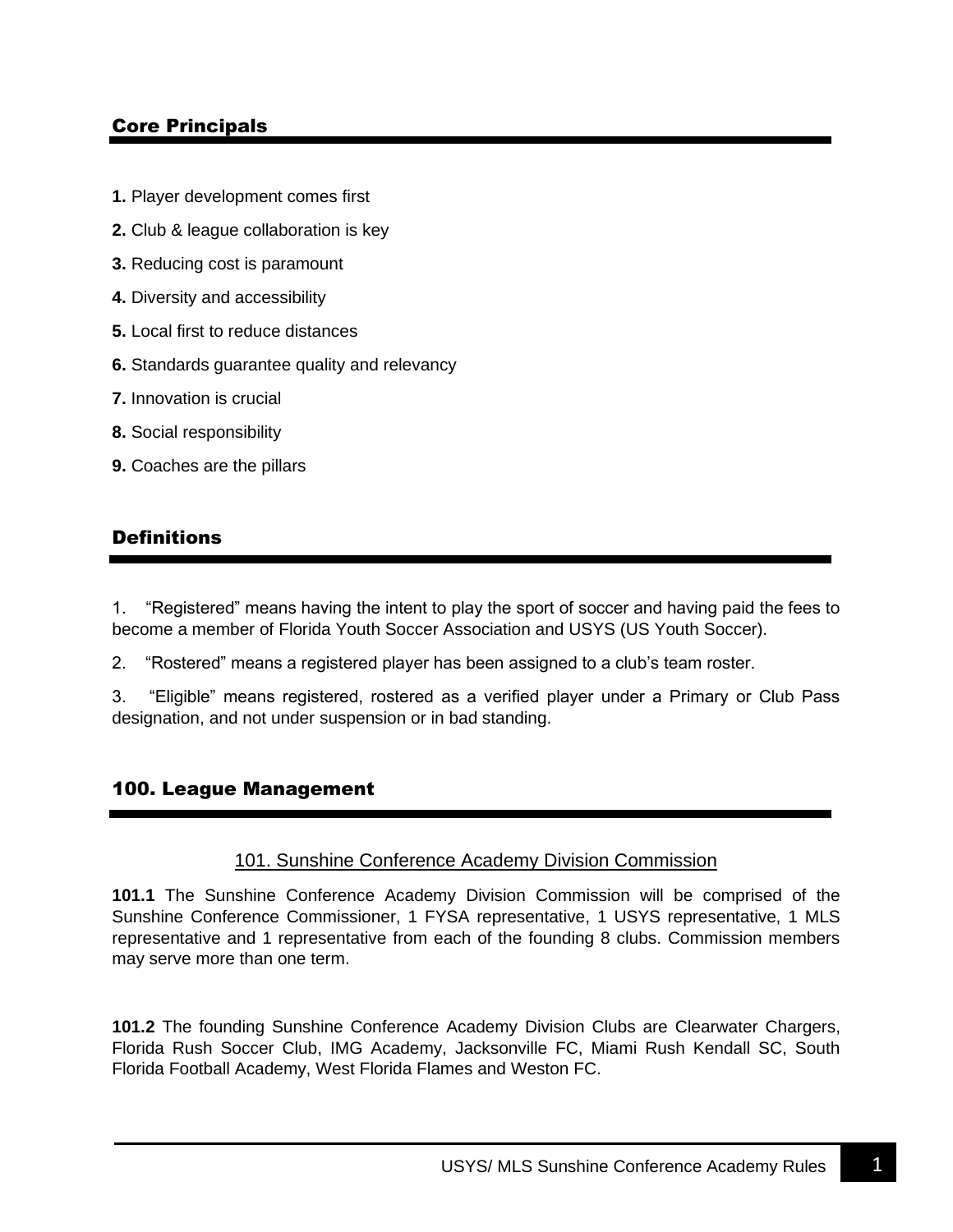**101.3** The Sunshine Conference Academy Division Commission will be charged with the guidance and direction of the league including but not limited to the creation, implementation and interpretation of all Academy policies, review of disciplinary matters, and development of a competitive structure that benefits it's member clubs. The Sunshine Conference Academy Division Commission will hear all Protest and Appeal cases. The Commission has a duty and obligation to uphold and enforce the rules of the Sunshine Conference Academy Division and must act in the best interest of the league and USYS.

### 102. Sunshine Conference Academy Division Commissioner

**102.1** The Sunshine Conference Academy Division Commissioner will be the League Manager of the USYS Sunshine Conference and will serve as the primary contact for the Sunshine Conference Academy Division. The day to day operation of the league will be under the responsibility of the Sunshine Conference Academy Division Commissioner and the FYSA office. The Commissioner will directly report to the Sunshine Conference Academy Division Commission.

**102.2** The Commissioner will act as a non-voting member of the Sunshine Conference Academy Division Commission; except when the commission vote results in a tie. The Commissioner will then cast the deciding vote.

# 200. General Rules

## 201. Eligibility

**201.1** The Sunshine Conference Academy Division Commission will make the final decision on a club's eligibility and must be currently registered and in good standing with FYSA.

**201.2** Team and player eligibility requirements are the same as those used by FYSA in its Rules and those of USYS in its National Championship Series rules. The Sunshine Conference Academy Division is not part of the National Championship Series but uses their eligibility requirement to ensure compliance for FYSA teams that enter into the National Championship Series competition.

**201.3** Coaches who are rostered to a team and players who are rostered to a team as Primary or Club Pass players are eligible to participate in Sunshine Conference Academy Division games. Secondary and Guest players are not permitted. The participation of an ineligible player will result in the game being declared a Forfeit as detailed in Section 308.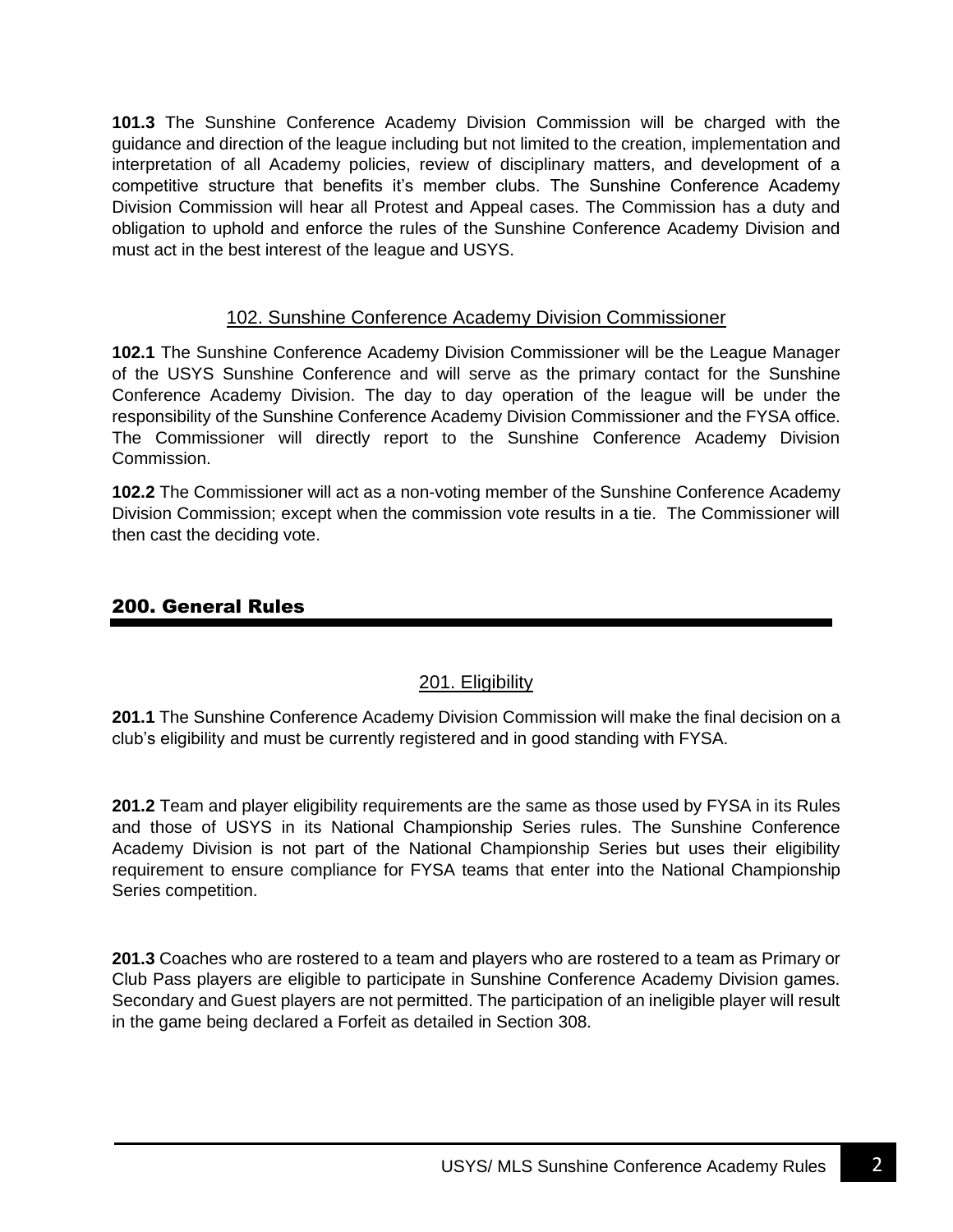## 202. Participation

**202.1** All applications must be completed on-line by the established deadline. Payments must be received by the application deadline. Failure to provide league fee payment by the application deadline may result in the team's removal from consideration for the league and/or a late fee no greater than \$100.

**202.2** Each of the accepted clubs will be guaranteed one team slot for each of the 13U – 17U age groups; for the 18U/19U age group each of the accepted clubs will be allowed to enter two teams.

**202.3** Eligible teams may only participate in their age group. Playing up an age group is not permitted with exception to the 18U/19U age group.

**202.4** Clubs will be notified of their team's application status and placement by the last Friday of June. Application is considered the teams agreement to participate in the league.

**202.5** Withdrawing from the league after the application has been accepted but prior to start of play will result in forfeiture of the entry fee and an additional \$2,500 fine.

#### 203. Club Player/ Coach Development Standards

**203.1** Participating Clubs' Academy Director must hold a USSF 'A or B' License or accredited foreign equivalent.

**203.2** Participating clubs are expected to uphold the following standards:

- **A.** A minimum of three (3) training sessions per week during the season
- **B.** Players may only participate in one (1) FULL game per day
- **C.** Teams/ players play a maximum of two (2) games per weekend and never two games in one day.
- **D.** A 'MLS League' registered FT player can only play in the top league and not in Elite 2 League
- **E.** A PT player can play in both MLS & Elite 2 leagues
- **F.** Elite 2 league FT players can play up age groups (Subject to one game per day)

#### 204. Fees

**204.1** The Sunshine Conference Academy Division Commission shall set the entry fee for the following season by December 31. Teams will be responsible for required travel, and referee fees.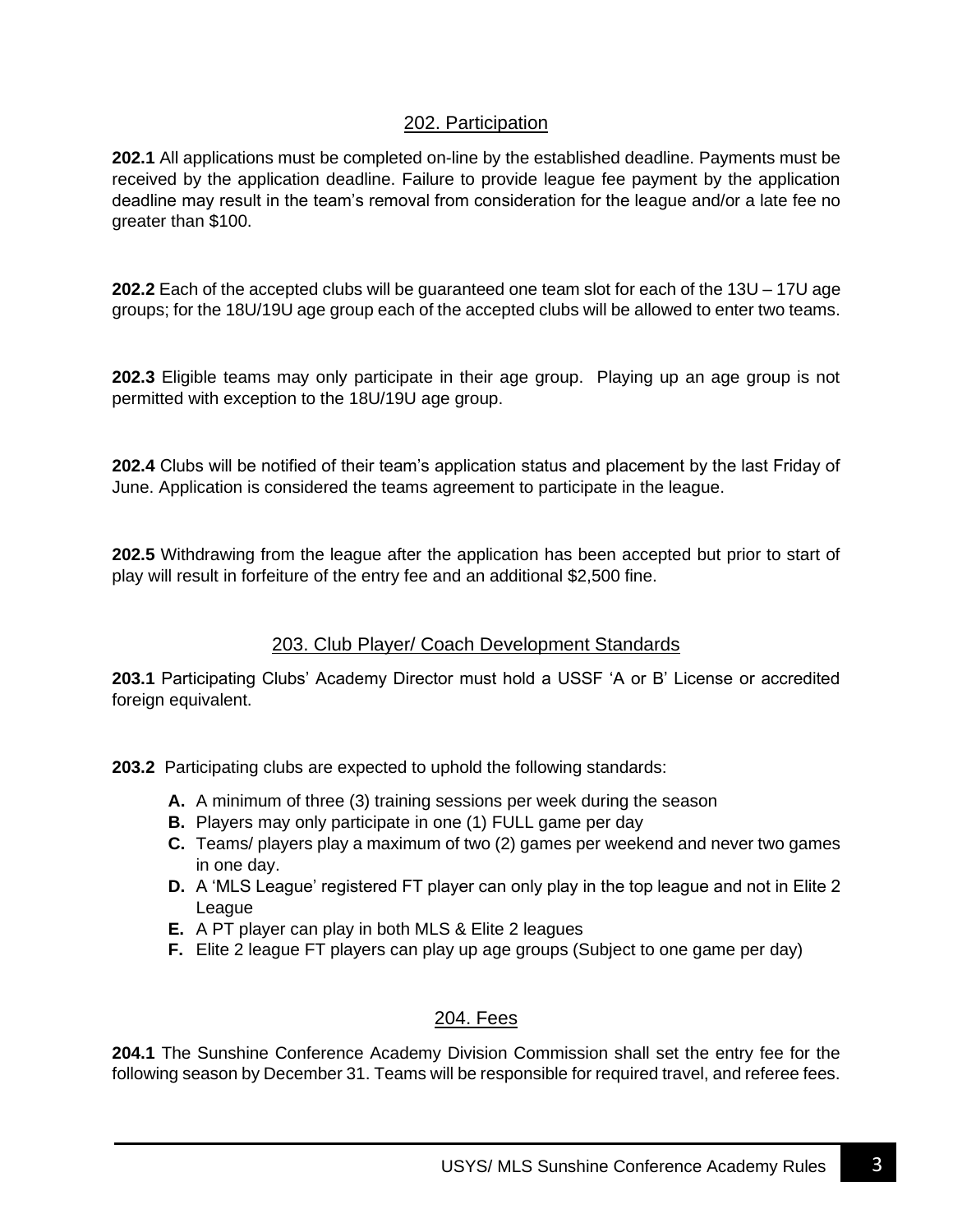**204.2** Referee Fees - Each team will pay ½ of the total Referee fees for each given match. The current fees are below. All fees will be paid in cash prior to the start of the match.

| Group   | <b>Total Fee</b> | <b>Center</b> | AR <sub>1</sub> | AR <sub>2</sub> | <b>Total Per Team</b> |
|---------|------------------|---------------|-----------------|-----------------|-----------------------|
| 13U-14U | \$120.00         | \$60          | \$30            | \$30            | \$60                  |
| 15U-16U | \$140.00         | \$70          | \$35            | \$35            | \$70                  |
| 17U-19U | \$160.00         | \$80          | \$40            | \$40            | \$80                  |

### 205. Bond

**205.1** Sunshine Conference Academy Division reserves the right to require a team to post a performance bond of up to \$500 prior to the start of the season. During the season, Sunshine Conference Academy Division may also require a team to post a performance bond prior to the team's next game in response to incidents of non-compliance.

### 300. Playing Rules

## 301. Laws

**301.1** The Sunshine Conference Academy Division will be played in accordance with FIFA Laws of the Game Observed by USSF and USYS with the adjustments outlined in this document.

#### 302. Minimum Number of Players

**302.1** Teams may begin play with a minimum of seven players and at no time may be the number of players on the field drop below 7 players per team. The addition of late arriving players, who are on the official roster, will take place with the permission of the Referee and at regular legal substitution periods. The opposing team may play at full strength.

#### 303. Age Format

| <b>AGE</b> | <b>FORMAT</b> | <b>ROSTER LIMIT</b> | <b>BALL SIZE</b> | <b>HALFTIME</b> | <b>HALVES</b> | <b>SUBSTITUTIONS</b> |
|------------|---------------|---------------------|------------------|-----------------|---------------|----------------------|
| 13U        | 11v11         | $74**$              |                  | 10              | $2x35$ min.   | No Re-Entry Per Half |
| 14U        | 11v11         | $74**$              |                  | 10              | $2x40$ min.   | No Re-Entry Per Half |
| <b>15U</b> | 11v11         | $74**$              |                  | 15              | $2x40$ min.   | No Re-Entry Per Half |
| 16U        | 11v11         | $74**$              | 5                | 15              | $2x45$ min.   | No Re-Entry Per Half |
| 17U        | 11v11         | $74**$              | 5                | 15              | $2x45$ min.   | No Re-Entry Per Half |
| 19U        | 11v11         | $74**$              |                  | 15              | $2x45$ min.   | No Re-Entry Per Half |

**303.1** Age groups will play as follows: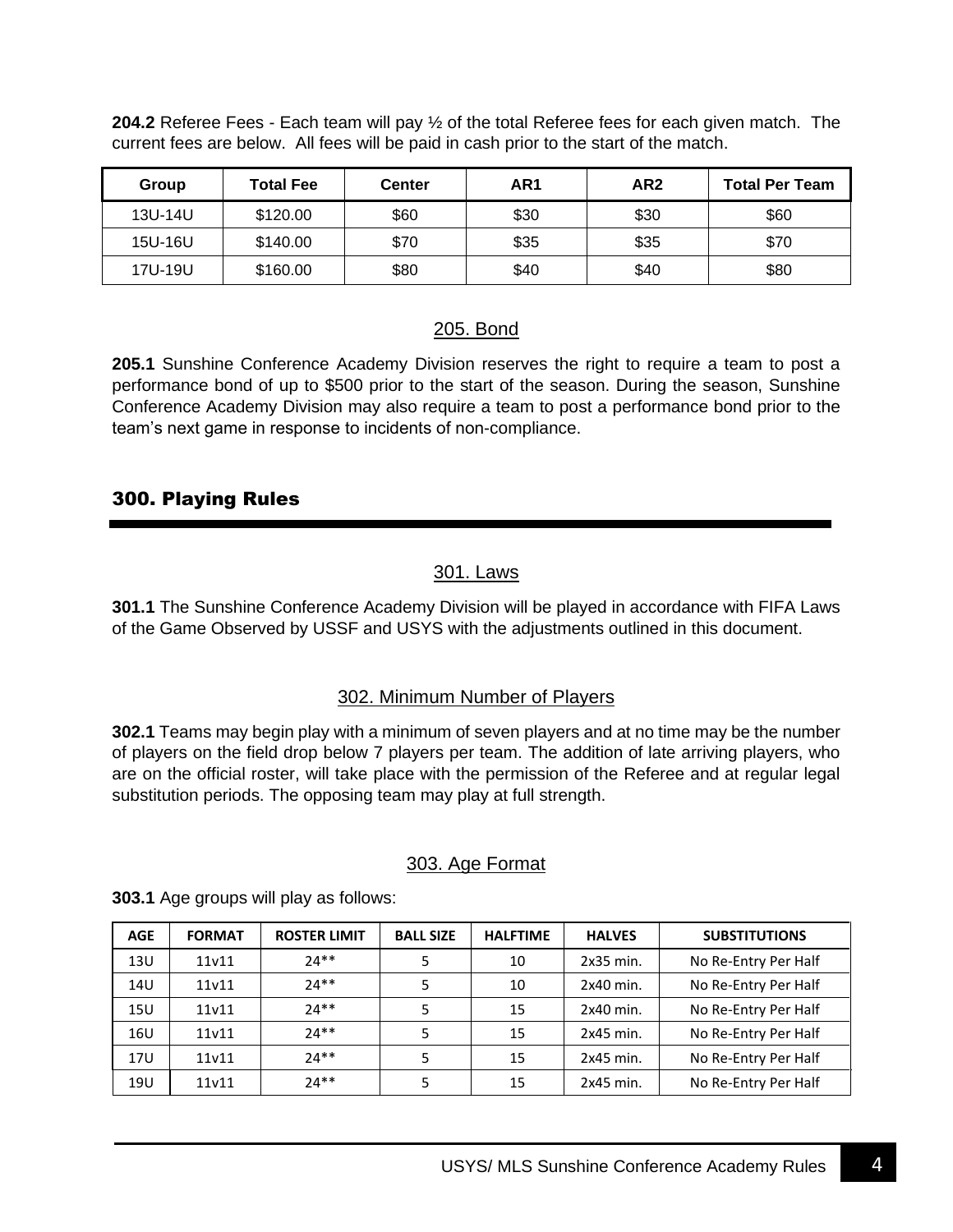### 304. Club Pass Players

**304.1** Teams may roster club pass players for a scheduled match provided the players are not 'MLS League' registered FT players and only participate in one FULL game per day (maximum of 2 games per weekend).

**304.2** An eligible club pass player is one who is properly rostered to a team within the same club. A team may have no more than thirteen (13) club pass players on their roster for any game. The total roster of primary and club pass players may not exceed 24, with 18 named per game.

#### 305. Weather

**305.1** If lightning is in the immediate area, the Referee and/or Site Administrator will suspend play or delay start of the match. USSF Lightning Policy will be followed. Such delay or suspension must remain for a minimum of 30 minutes past the last sighting of lightning or longer at the discretion of the Referee. If a match is cancelled prior to starting or during the first half due to weather, the match will be rescheduled and replayed in its entirety. Matches in which the first half of the game has been completed will be considered completed. MLS, FYSA, USYS, nor anyone affiliated with them, assumes any responsibility or liability if a match is cancelled in whole or in part for any reasons, weather related or not.

### 306. Players' Uniforms and Equipment

**306.1** Each player shall have a number on the player's jersey. The number shall be affixed to the back of the jersey and shall be clearly visible. Duplicate numbers are not permitted.

**306.2** In the event of a uniform color conflict, the team designated as the home team will wear light colored jerseys and socks, and the team designated as the away team will wear dark colored jerseys and socks.

**306.3** Goalkeepers must wear colors that distinguish them from other players and game officials.

**306.4** A player or team official at a game site to participate in a game and all other activities of the competition may only have on the outer wear of the player or team official a name, logo, or other identifying mark of a youth soccer organization that is US Youth Soccer, a State Association or other member of US Youth Soccer, a member of a State Association, or an organization that is a member of an organization that is a member of a State Association. A name, logo, or other identifying mark of any other youth soccer organization not affiliated with FYSA or US Youth Soccer must be removed, replaced, or covered before the player or team official may continue to remain at the game site or related events.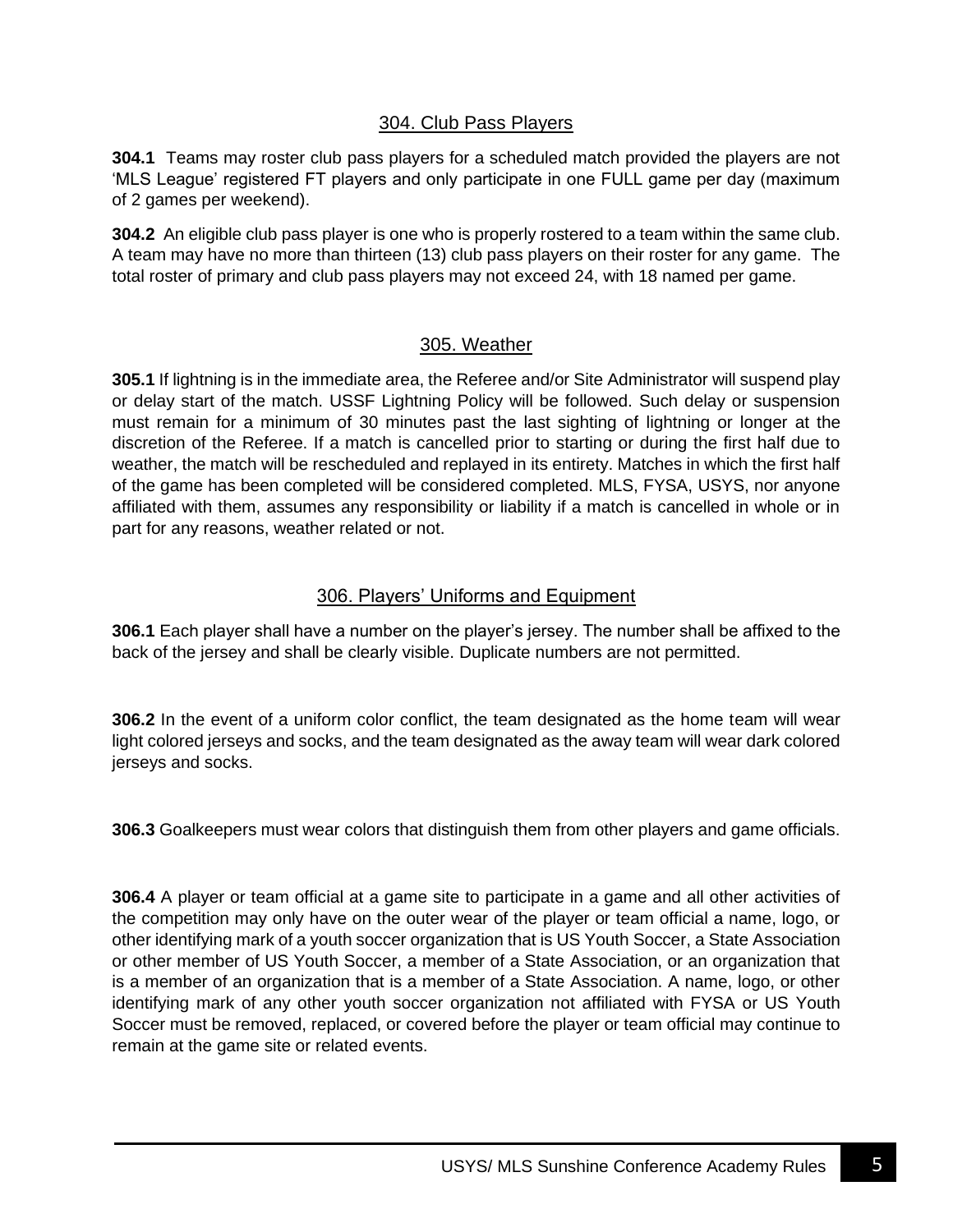**306.5** The Referee is the sole judge of allowed player equipment as prescribed by FIFA Laws of the Game.

# 307. Check In

**307.1** It is recommended that each team submit all appropriate paperwork to the referee at least 30 minutes prior to each match. All credential verification must be completed by the start of the match.

**307.2** Each team must have the following items present prior to the start of the match

- **A.** A one sided USYS laminated pass issued by FYSA and signed by the issuing registrar for each rostered player and coach. Each pass must have a recent picture. Players must be verified and coaches must show as KidSafe/CDC/Safesport Approved. Personnel who do not meet these requirements are not permitted to participate in the upcoming match. Failing to uphold this rule will result in the match being declared a forfeit.
- **B.** An official Sunshine Conference Academy Division game card printed from Gotsoccer for each team with accurate jersey numbers for each player.
- **C.** An official State team roster and a properly signed medical release form for each rostered player will remain in the possession of the coach or team manager. (Not required by Referee at check-in but team must have in its possession). Medical Releases are not required to be notarized.

**307.3** Teams without the minimum required players will be allowed a fifteen (15) minute grace period from the scheduled kick-off time before the match will be deemed a Forfeit. All credentials must be checked and verified prior to the start times while waiting for the additional players to show. At the discretion of the league extended time may be allowed for unforeseen circumstances.

**307.4** Failure to present items detailed in Rule 307.2 will cause the dismissal of players which may result in an Administrative Forfeit of the match per Rule 307.3.

## 308. Forfeited and Terminated Matches

**308.1** Standard Forfeit – considered as a game in which one or both teams fail to show at a scheduled game, but notice was given to the Sunshine Conference Academy Division Commissioner at least 72 hours prior to the scheduled start of the match. For games that are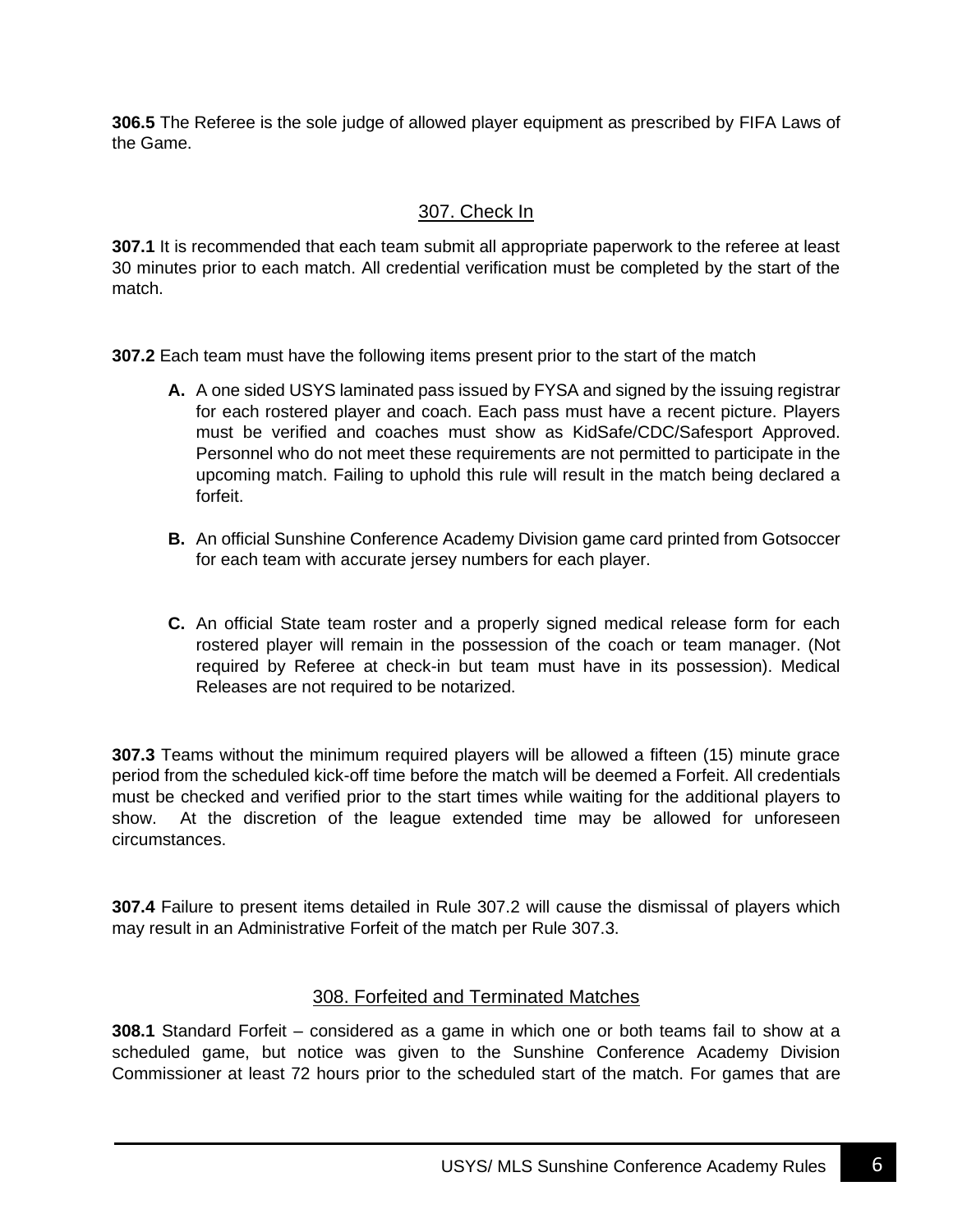classified in this manner, the opponent of the violating team will be awarded a 4-0 win. The violating team will be charged with a fine of \$1000.

**308.2** Short Notice Forfeit – considered as a game in which a team fails to show for a scheduled match without a minimum 72 hour notice. A team that fails to appear for a duly scheduled match without a minimum 72 hour notice to both the opponent and Sunshine Conference Academy Division Commissioner or his designee, shall be subject to the following:

- **A.** The team will be fined \$1000 per match, up to an additional \$1,000 per match which will be redistributed to each affiliate as needed to reimburse travel expenses, and a \$500 performance bond will be required to be paid to FYSA within 30 days of the official forfeited match. If they fail to do so, the club will be placed in Not In Good Standing.
- **B.** The club shall be placed in Not in Good Standing until such time that both the performance bond and fine are paid.
- **C.** The team may be barred from participation in the Sunshine Conference Academy Division for the remainder of the seasonal year that the forfeit(s) occurred.

**308.3** Abandoned Match – Any match that is terminated for any reason outside the scope of weather, Sunshine Conference Academy Division or team administration error, or hosting site error may be considered an Abandoned Match. A team which is found to be at fault for a game's abandonment will be scored a 0-4 loss, will be fined \$1,000, and any persons who are identified as contributing to the termination of a match may be subject to FYSA Code of Ethics violations When the situation causing the abandonment is such that league officials cannot assign responsibility and each team will be fined up to \$1,000. The game will not be included in the standings.

**308.4** Any team which fails to play two or more officially scheduled games may be considered to be disqualified and will be fined \$1,000 in addition to any other fines assessed. A disqualified team's games will not count to determine standings.

**308.5** A team may appeal the assessment of the penalties if they can demonstrate catastrophic circumstance that precluded the team from participation. Catastrophic means an auto accident in route to the match, severe weather, such as a tornado or flood, or other situations that impacts the entire team. Avoidable conflicts are not considered to be catastrophic circumstances.

## 309. Touchline and Technical Areas

**309.1** Teams shall take opposite sidelines for their benches. Home teams have choice of preferred sidelines. Parents must take the same sideline as their respective team.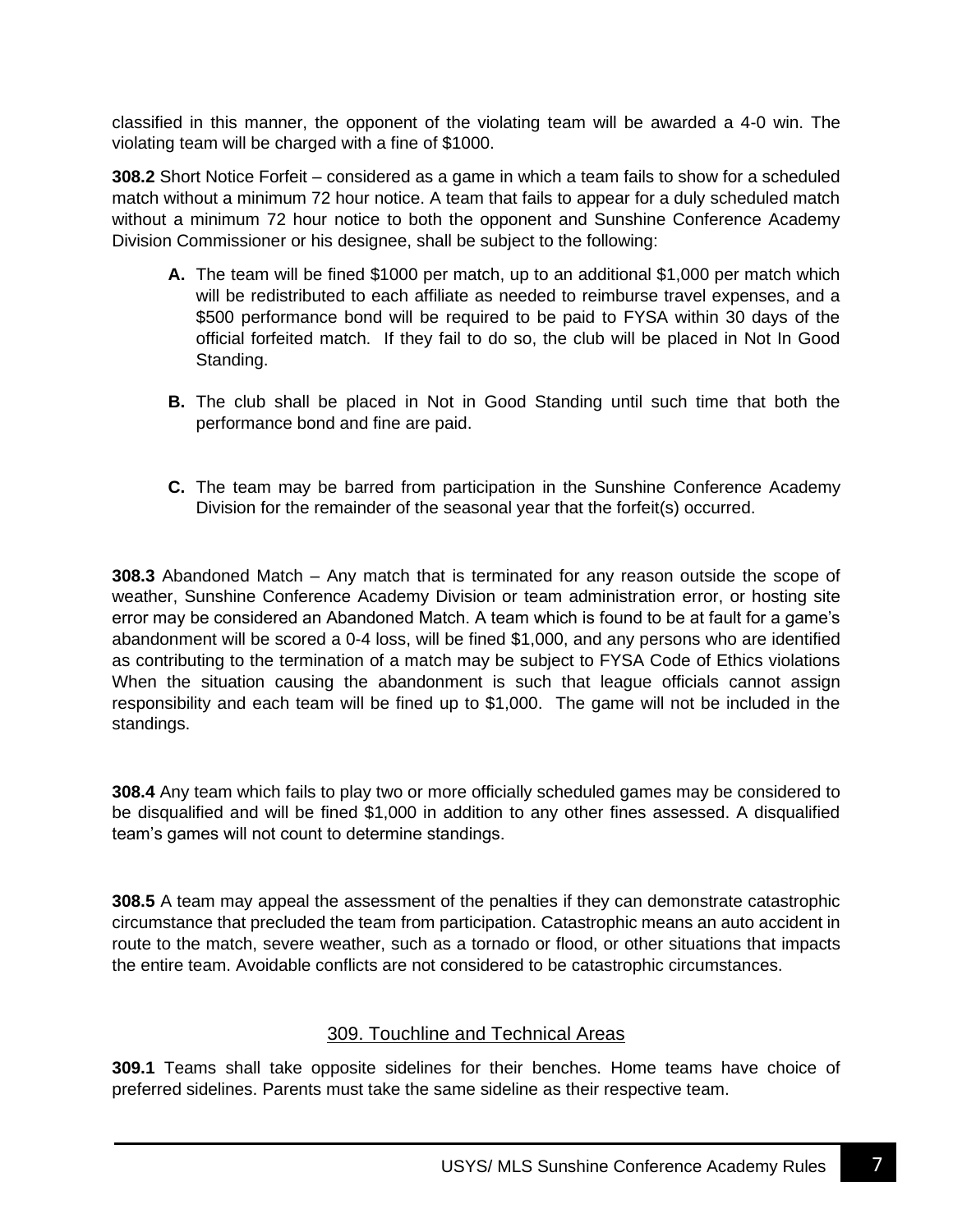**309.2** No more than 4 Team Officials will be permitted in the technical area.

**309.3** All spectators will be located on the opposite side of the field from their team.

# 310. Coach Requirements

**310.1** Each team will have a rostered and properly registered coach holding a USSF D License in the technical area for the duration of the match. Only individuals listed on the teams' official rosters will be permitted on the team's bench area. A match in which a team does not meet this requirement will be considered a forfeit. An exemption may be granted at the discretion of the commissioner.

# 311. Conduct

**311.1** Coaches are responsible for their behavior, for the conduct of the players, team staff, and spectators of their respective team. Coaches shall be familiar with the FYSA Code of Ethics.

**311.2** Referees are authorized to take appropriate action(s) to maintain proper control of matches. If the referee terminates play due to unruly behavior the match is recorded as an Abandoned Match and may result in further sanctions as defined in Section 308.

**311.3** Any person(s) "sent off" from a match either by being shown a red card (or asked to leave) according to FIFA Laws of the Game shall not participate further in that match and shall serve a suspension as set forth in FYSA Rule 502. Any player "sent off" may not be substituted. A player that receives a red card may remain on the team bench for the remainder of the match provided the player does not cause any additional problems.

**311.4** A player who has been ejected from a Sunshine Conference Academy Division match will be suspended from their next scheduled Sunshine Conference Academy Division match or if the season has ended the suspension will be served in the next higher match scheduled, Sunshine Conference, National League, State Cup or National Cup competition, whichever comes first. Failure to comply with this rule will result in the match being declared a forfeit, and additional individual penalties will be enforced per FYSA rules.

**311.5** Any coach, trainer, parent, or other person(s) removed from a Sunshine Conference Academy Division match will serve their suspension from the next scheduled Sunshine Conference Academy Division match or if the season has ended the suspension will be served in their next Sunshine Conference, National League, State Cup or National Cup competition,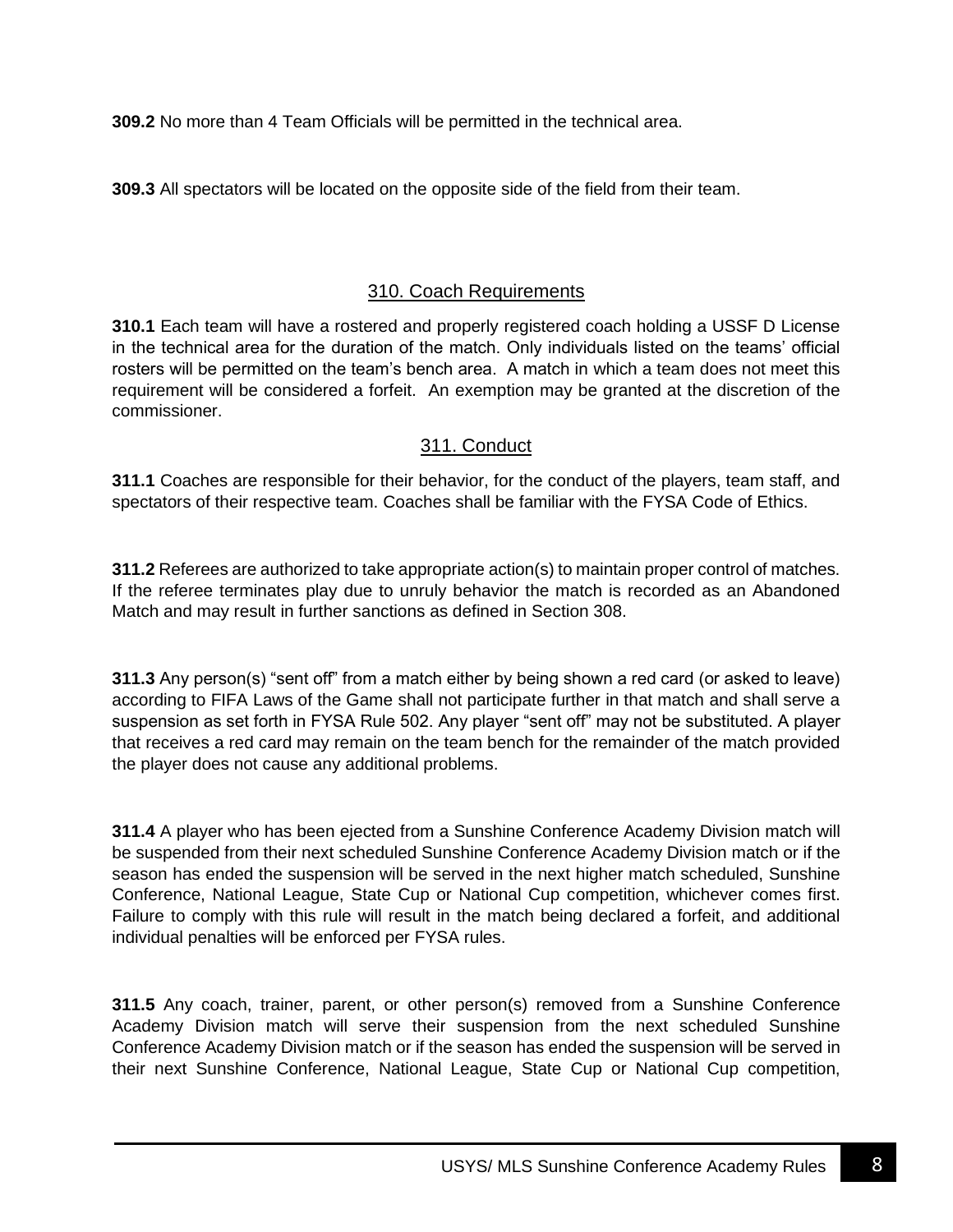whichever comes first. Failure to comply with this rule will result in the match being declared an Administrative Forfeit, and additional individual penalties will be enforced per FYSA rules.

**311.6** Any Red Card issued during a Sunshine Conference Academy Division game that is also counted as a game in another USYS sanctioned league will be reported to and served in the higher league.

**311.7** Violations that are deemed of a serious nature (including but not limited to fighting, assaults, threats, Referee abuse, etc.) may require further disciplinary action as referenced in Rule 502.

**311.8** The player card of the "sent off" player will be collected by the Referee, used in the completing the Match Report and returned to the team coach or team official after the conclusion of the match.

#### 312. Substitution of Player

**312.1** For all divisions, seven substitutes can be made per half. A player who is substituted may not re-enter in the same half. Substitutions may be made at any stoppage at the discretion of the Referee.

**312.2** A cautioned player (shown a yellow card according to FIFA Laws of the Game) may be substituted by the coach, but substitution is not required.

#### 313. Match Reports

**313.1** The Referee will complete and sign the official Game Card then return it to the Home Team official. Reports will include the printed name of all 3 USSF licensed referees. Each coach must verify the match results before legibly signing the report.

**313.2** Reports will be uploaded into the winning team document tab in Gotsoccer, in the event of a tie the home team will be responsible for uploading the document within two (2) business days of the match completion date. Failure to do so will result in a \$50 fine. The report must be kept by winning team (home team in event of a tie) manager until the end of season. Teams will be provided access to report score. The Winning Team is responsible to enter the final score along with misconducts into GotSoccer within 24 hours of the completion of the match.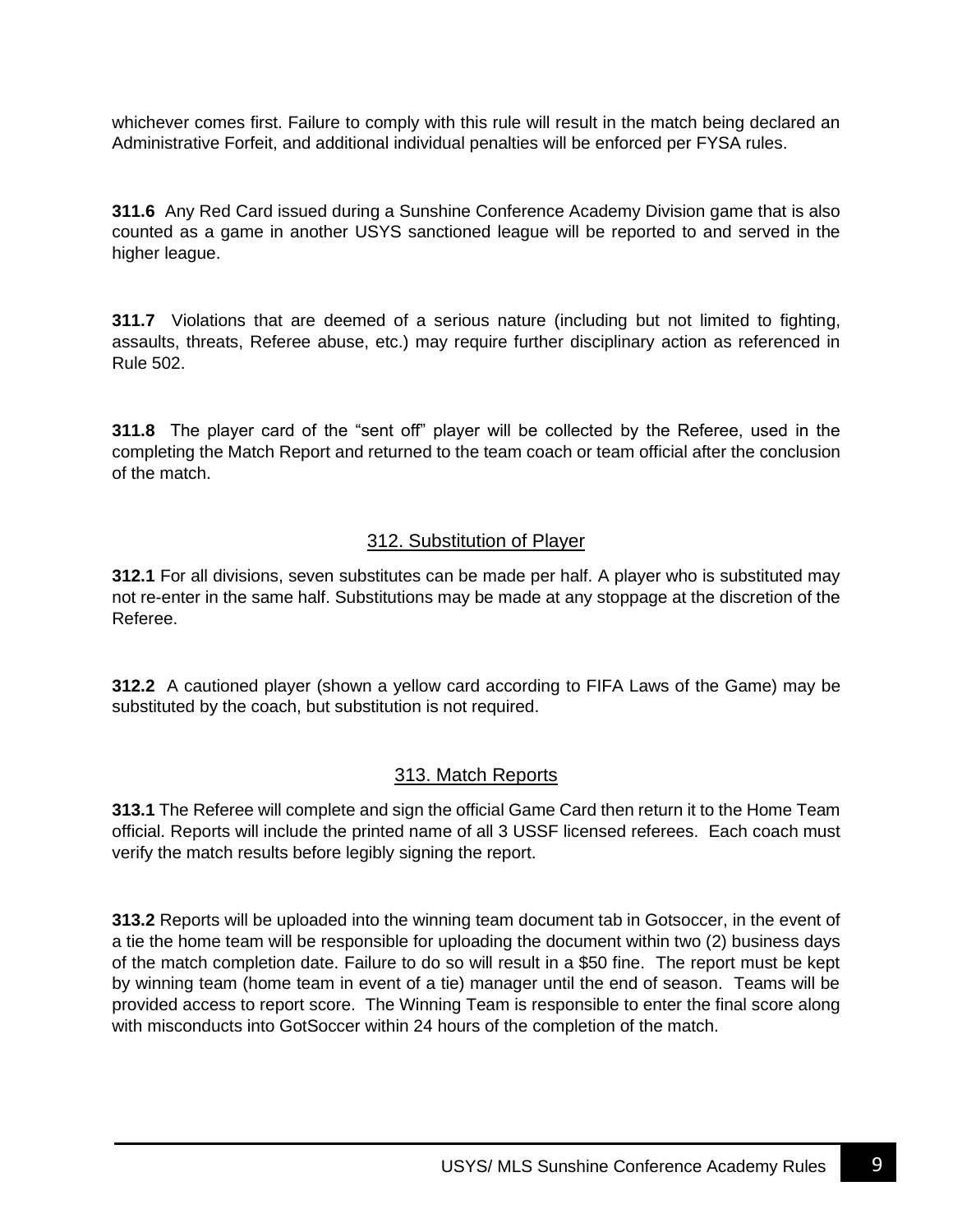### 314. Rosters

**314.1** Team Officials will have in their possession an official FYSA Registration Event Roster and each team will produce an official Sunshine Conference Academy Division game report roster for all matches. The referee will determine which game card will become the official document. Any person(s) serving a suspension must be crossed off and noted in writing on the Game Card, as serving a suspension during the match that the roster is issued for. The player does not have to be included as part of the 18 players named for that match.

### 400. Protests and Appeals

#### 401. Protest Requirements

**401.1** All questions relating to the qualifications of the competitors or interpretation of the rules, or any dispute or protest shall be referred to the Sunshine Conference Academy Division Commissioner. A protest may be discarded in the case that the protest violates any portion outlined below.

**401.2** All protests relating to the ground, goal posts, bars or other appurtenances of the game shall be entertained only if a written objection has been lodged with the referee and the opposing coach prior to the start of the game.

#### 402. Filing a Protest

**402.1** All match protests must be filed with and to the attention of the Sunshine Conference Academy Division Commissioner, no later than noon of the next FYSA business day.

**402.2** All protests related to the decisions of the Sunshine Conference Academy Division Commissioner must be filed with and to the attention of the Commissioner, no later than the end of business one week after the decision was communicated.

**402.3** All Protests must include the following items:

- **A.** A verdict-dependent refundable fee in the amount of \$500. This fee may be in cash, cashier's check, or money order (Payment is to be made payable to "FYSA"). Personal checks will not be accepted.
- **B.** Protest must include full particulars of the grounds on which the protest is lodged.
- **C.** Protest must include any information to be presented by witnesses.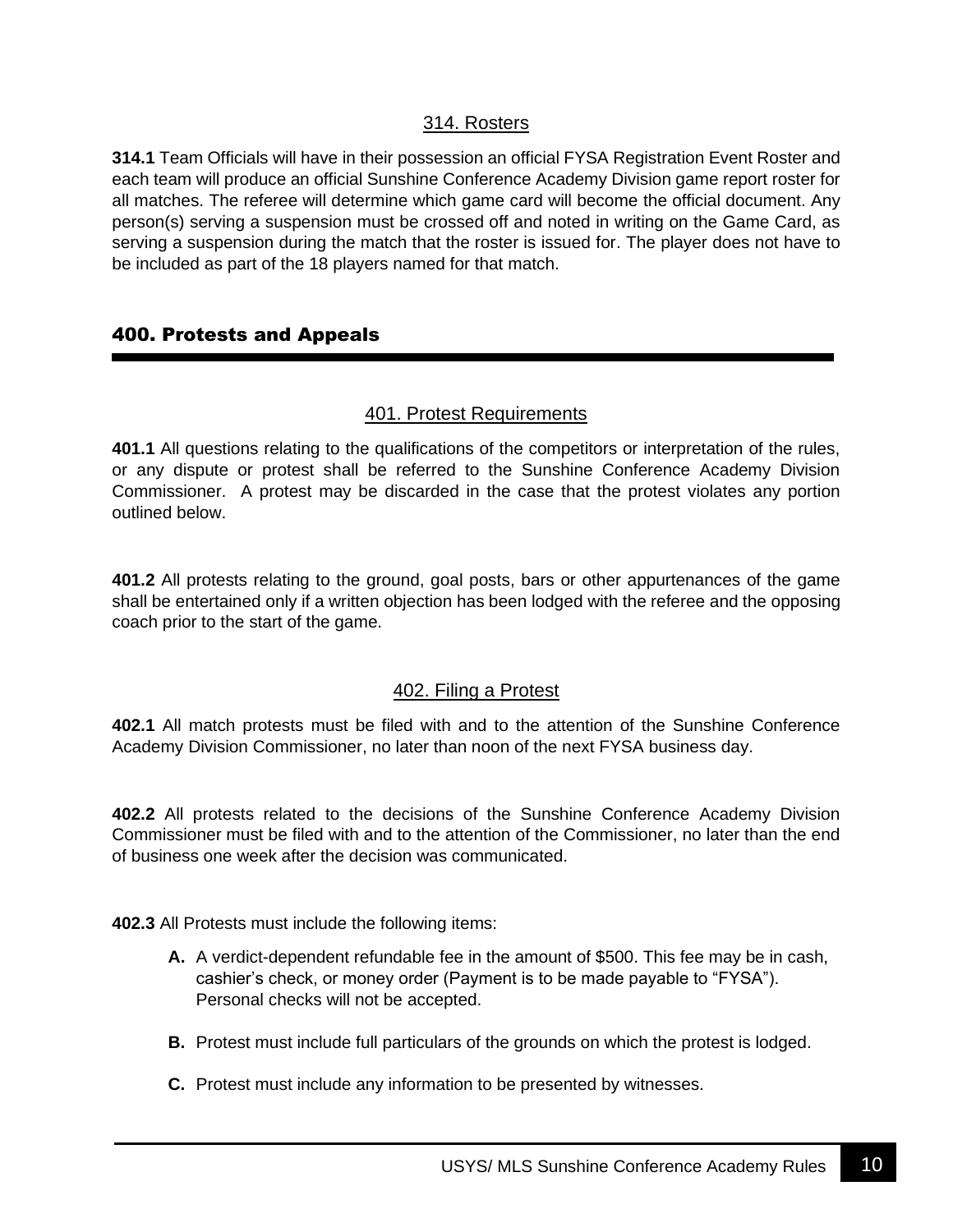### 403. Protest Procedure

**403.1** Upon receipt of a protest which meets the above criteria the team against which the protest is made shall be given a copy of the protest and all particulars and will then have a right to defend its case, with or without witnesses.

**403.2** A plea of ignorance to the rules and regulations of the Sunshine Conference Academy Division is not sufficient grounds for protest. Judgment decisions of the referee are not subject to protest.

**403.3** The Sunshine Conference Academy Division Commissioner shall compile the necessary information to hear the protest, from all available sources before the protest is heard. This shall include, if possible, coaches, field marshals, referees, assessors, witnesses, if necessary, etc. All materials will be treated with confidentiality. After compiling the necessary information, the Sunshine Conference Academy Division Commission will meet to review the protest. The decisions of the Commission shall be binding upon all parties.

**403.4** The Sunshine Conference Academy Division Commissioner will notify the parties of the final decision.

## 500. Structure and Schedules

## 501. Division Structure

**501.1** There will be only one division in every age group. Each group will be made up of one team from each of the participating clubs.

#### 502. Schedule

**502.1** Sunshine Conference Academy Division teams will be scheduled to play Home and Away Matches.

**502.2** FYSA will secure centrally located neutral sites to accommodate opposing teams who are not located in close geographic proximity.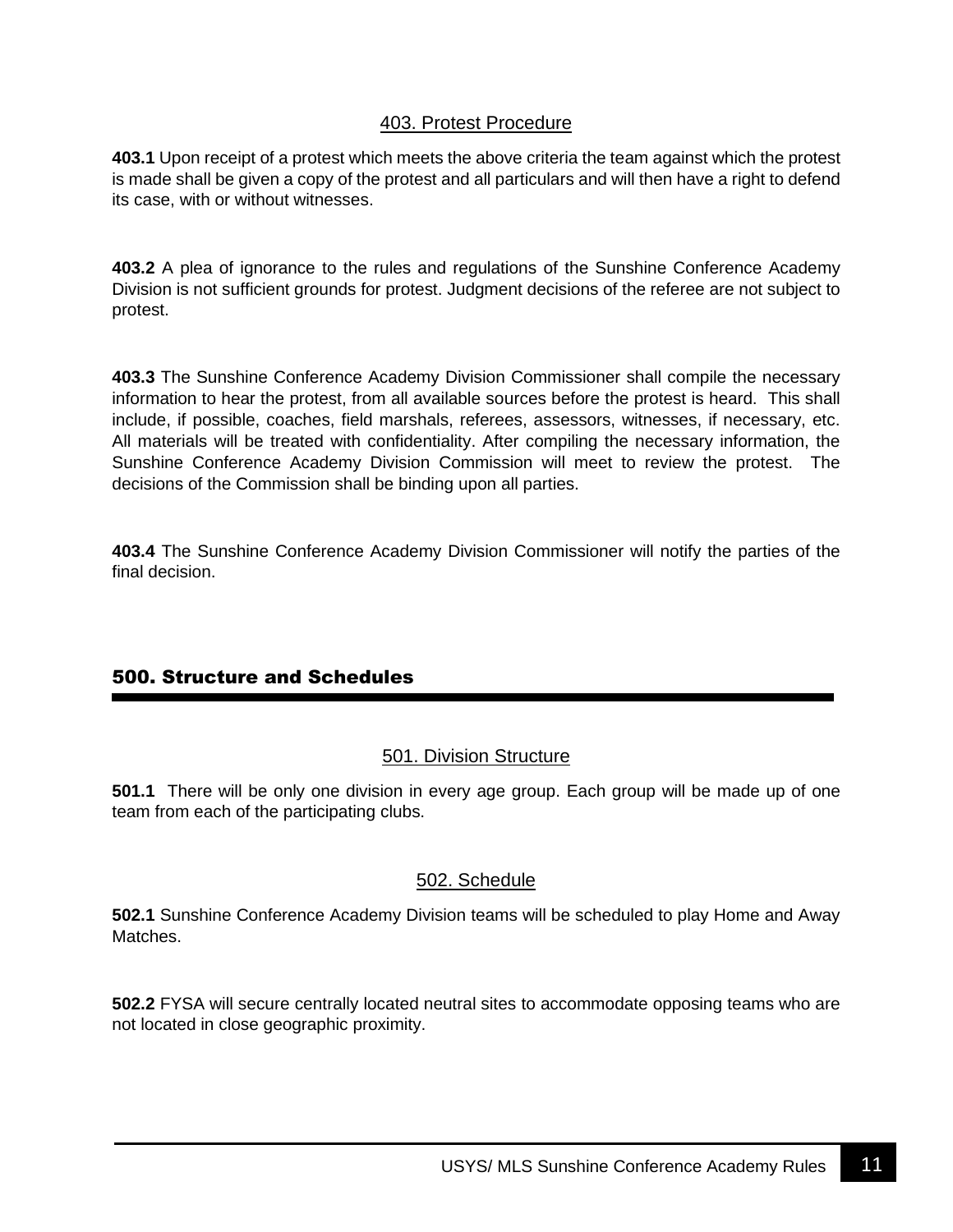**502.3** Teams in the 15U – 19U age groups will have a scheduling break for the high school season.

**502.4** A Regional Soccer Festival will be scheduled during the season. Matchups will be based on club league standings. Dates for Festival will be announced prior to the start of season.

#### 503. Hosting Requirements

**503.1** Hosting Clubs are required to provide the following items on game days:

- **A.** Adequate hydration for opposing clubs
- **B.** Adequate seating in technical area for visiting teams
- **C.** A certified ATC or medical personnel prior to the start of any match

#### 504. Non-played/ Rescheduled Games

**504.1** Sunshine Conference Academy Division Commission reserves the right to schedule nonplayed games in order to complete the league.

#### 600. Team Responsibilities

#### 601. Game Day Responsibilities

**601.1** Both teams will be responsible for:

- **A.** Providing a Sunshine Conference Academy Division Game Report to the Referee at least 30 minutes prior to each scheduled match.
- **B.** Providing at least one match ball to the referee prior to the start of each match for the Referee's approval as the match ball.
- **C.** Providing the Player/ Coach passes for the active participants in the upcoming match.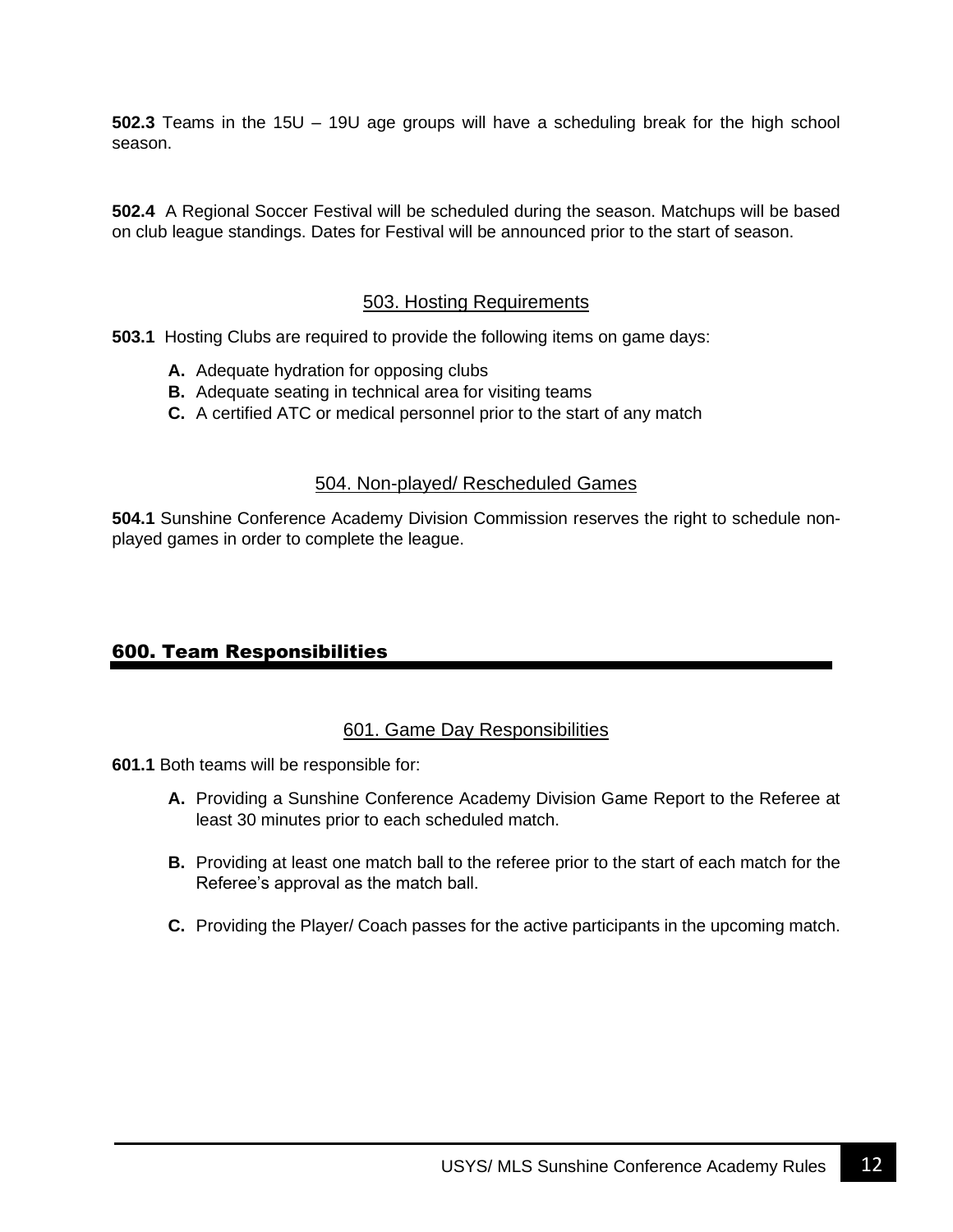#### 701. Point System

**701.1** Team Standings in each bracket will be determined by a three-point system. Teams will be awarded points for each match as follows:

 $Win = 3 points$  $Tie = 1$  point

 $Loss = 0$  points

#### 702. Tiebreakers

**702.1** In the event that at the conclusion of the season teams are tied on the basis of the points earned, the following tiebreakers will be considered in order until the tie is broken:

- **A.** Winner of head-to-head competition. (This criterion is not used if more than two teams are tied.)
- **B.** Most wins.
- **C.** Team with greatest net goal differential (NGD) which is computed as "goals for" minus "goals against" with a maximum of +/- 4 NGD in each game.
- **D.** Team with the most goals (maximum of 4 goals in each game.)
- **E.** Team with least goals against (there is NO limit on the number of goals that will be counted to determine this tiebreaker.)
- **F.** A blind draw will be held to determine the final standings for the seeding advancement requirements.
- **702.2** More Than Two Teams Tied:
	- **A.** If more than two (2) teams are tied, the sequence will be followed until a team is eliminated or selected over one of the tied teams. The remaining teams will then restart the sequence at #2 above until the tie is broken.
	- **B.** If three teams are still tied after computing the listed tiebreakers, a blind draw will be held to determine the final standings for the seeding advancement requirements.
	- **C.** If four teams are still tied after computing the listed tiebreakers, a blind draw will be held to determine the final standings for the seeding advancement requirements.